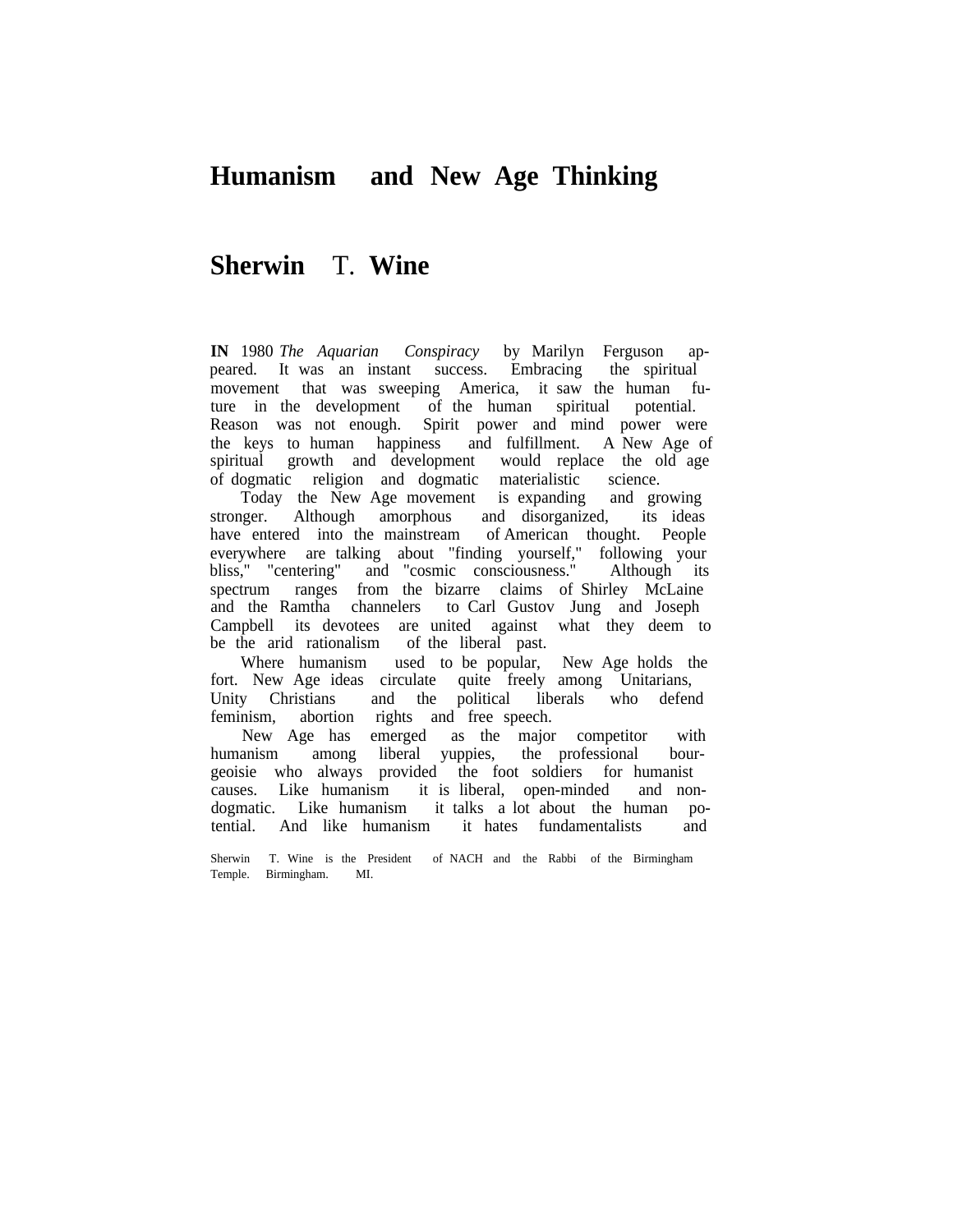religious dogmatists. But. unlike humanism. it has managed to engage millions.

What is the significance of this competitive phenomenon?

The New Age movement has its roots deep in the rebellion against traditional dogmatic religion. The Enlightenment and the lovers of Reason were not the only haters of the regime. The rationalists were also assisted by "romantics, "who shared their enemy. the Church. but not their philosophy of life. The romantic movement found its home in Germany where the ideas ofFichte and Nietzche were to wield a profound influence.

Romantics despised the superstitious asceticism and conformity of the Church. But they also despised the elitist smugness and humorless utopians of the rationalist ideologues. August Comte was no more attractive to them than Martin Luther. They were not so sure that science and technology meant progress, or that progress, for that matter, was an ideal to be embraced. They preferred intuition. trusted nature and trained their willpower rather than their reason. Many of them found their ideal in "primitive man" or in the mysticism of Eastem religion.

The rise of the Romantics in the form of New Age was triggered by the fall of Reason. It was the misfortune of Reason to be linked in modern times with the utopian visions of socialism and communism and with the "salvationist" creeds of endless progress through science. It was also its "misfortune" to be linked to realism. which affirmed that the universe was morally absurd and that physical death was the final end of all men and women. The consequence was disillusionment and depression, neither of which was terribly positive for the forces of rationalism. When reason is authentic, its message is too harsh. When it tries to compensate for the harshness with pseudo-reason it promises too much.

By the 1960's radicalism was not only political. The New Left died, but the New Age survived. A "spiritual left" emerged freely experimenting with "new forms" of consciousness, whether through drugs or through meditation. Radical individualism was no longer tied to social and political revolutions. It was married to the mystical traditions of Eastern religion, spouting Hindu and Buddhist phrases, playing tarot cards and reading the I Ching, Bashing Westem thought and intellectuality became the substitute for attacking the ruling classes. And intemal growth and development became the romantic substitute for industrial expression.